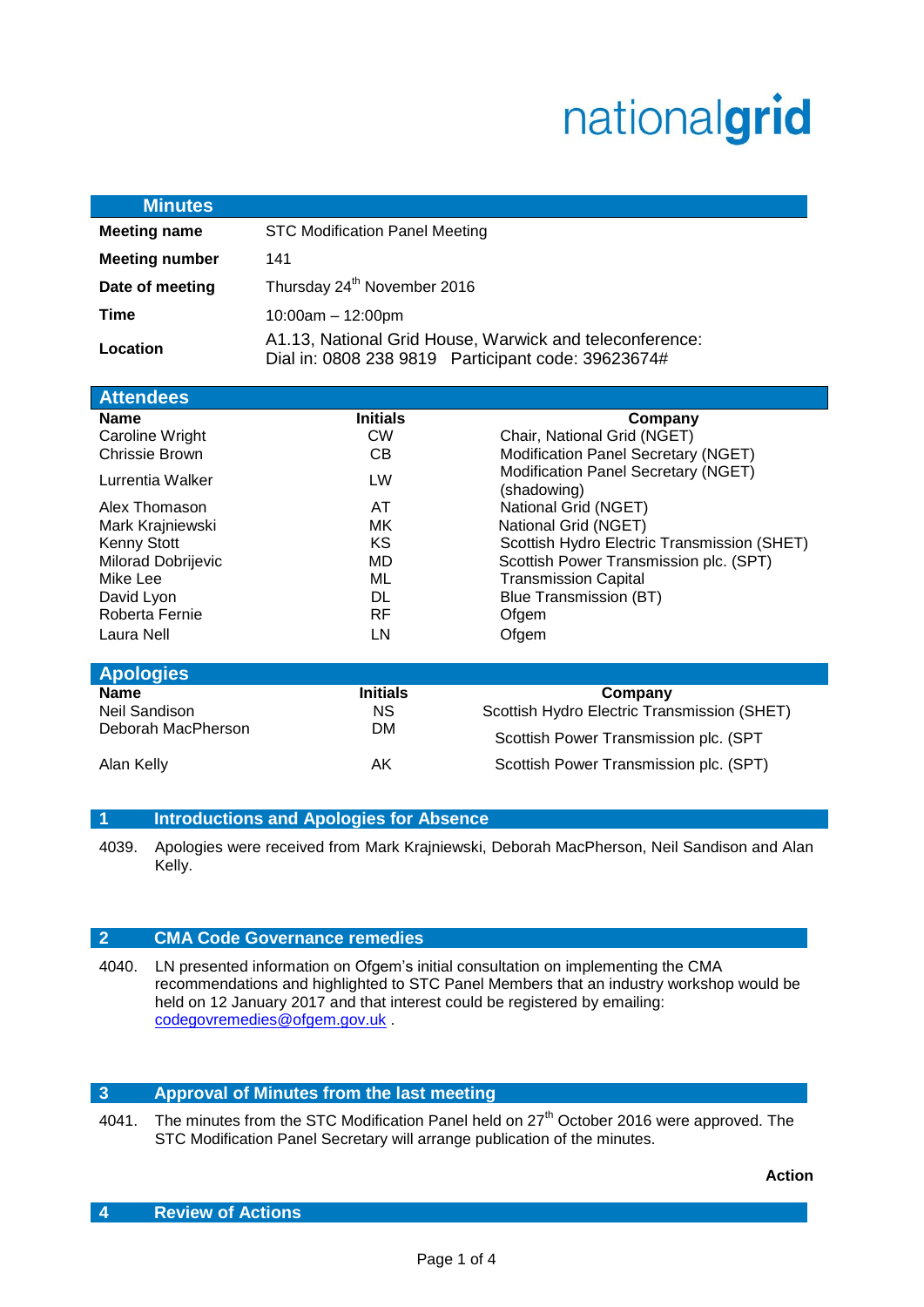#### 4042. **Minute 4016**: **Schedule 9 TO Construction Terms**

AT advised panel she was waiting for confirmation of the new NGET internal SO lead who will be the new point of contact going forward. AT to update STC Panel once the information is received.

#### 4043. **Minute 4018: Code Governance Review – CGR2 and CGR3**

 CW advised the Panel for CGR2 that the changes had been developed and that for CGR3 that the draft legal text is being worked on by National Grid's legal team and it is anticipated that it will be issued at the December Panel. CW stated that NGET are looking to use the fast track self-governance process and that this Modification would be the first time this process had been used at the STC Panel. CW and RF had a discussion on timeline risks if CGR3 is not ready for the December Panel. CW advised Panel December is a realistic timeline for CGR3 to be issued to Panel. No further comments were received from any STC Modification Panel members.

#### 4044. **OFTO Election Process**

CW advised the Panel of the potential Modification to amend the election process for the STC OFTO Panel Representative. Under this Modification the STC would be amended to replicate the process in the SQSS whereby OFTOs decide amongst themselves who the Representatives should be. It was confirmed that in the instance that OFTOs could not decide amongst themselves, that the standard election process, as set out in the STC, would apply. In addition the change would extend the term of office from one year to two years for the OFTO STC Panel Representatives. CW informed the Panel if the Modification was not brought to the December Panel meeting then the existing OFTO election process would be used and that this would begin at the start of January 2017.

المستخدم المستخدم المستخدم المستخدم المستخدم المستخدم المستخدم المستخدم المستخدم المستخدم المستخدم المستخدم ال

#### 4045. **CM059-Dispute Resolution Process 'Changes to Section C and H following OFGEM Response to Adjudication Request'**

AT provided clarity to RF regarding which STC objective would be impacted by this Modification and the rationale for using objective (e) as it will aid efficiency in the implementation of the arrangements described in the STC, by allowing the existing dispute process set out in the STC to function in the manner in which it was intended. At the October meeting RF had questioned whether CM059 would apply to both onshore and offshore. AT informed the Panel that CM059 applies to both onshore and offshore.

# **5 Potential Future Modifications**

#### 4046. **Extending Competition in Electricity Transmission (ECIT)**

CW informed the Panel of a workshop on ECIT which took place on  $7<sup>th</sup>$  November which had attendance from Panel members and representatives from National Grid and Ofgem as well as other interested Parties. The purpose of the workshop was to identify the impacts of ECIT on industry codes. It was confirmed that ECIT may have a high impact on the STC Sections and STCPs. It was noted that Ofgem have not confirmed whether it intends for the changes to follow standard Code governance arrangements or whether it would introduce changes through its Authority but that the changes are planned to be implemented by December 2017. RF advised the Panel that Ofgem plans to publish a consultation by the end of November 2016 and that as and when more information was available this would be shared with the Panel.

# **6 New Modification Proposals**

4047. There were no new modification proposals.

# **Action**

 **Action**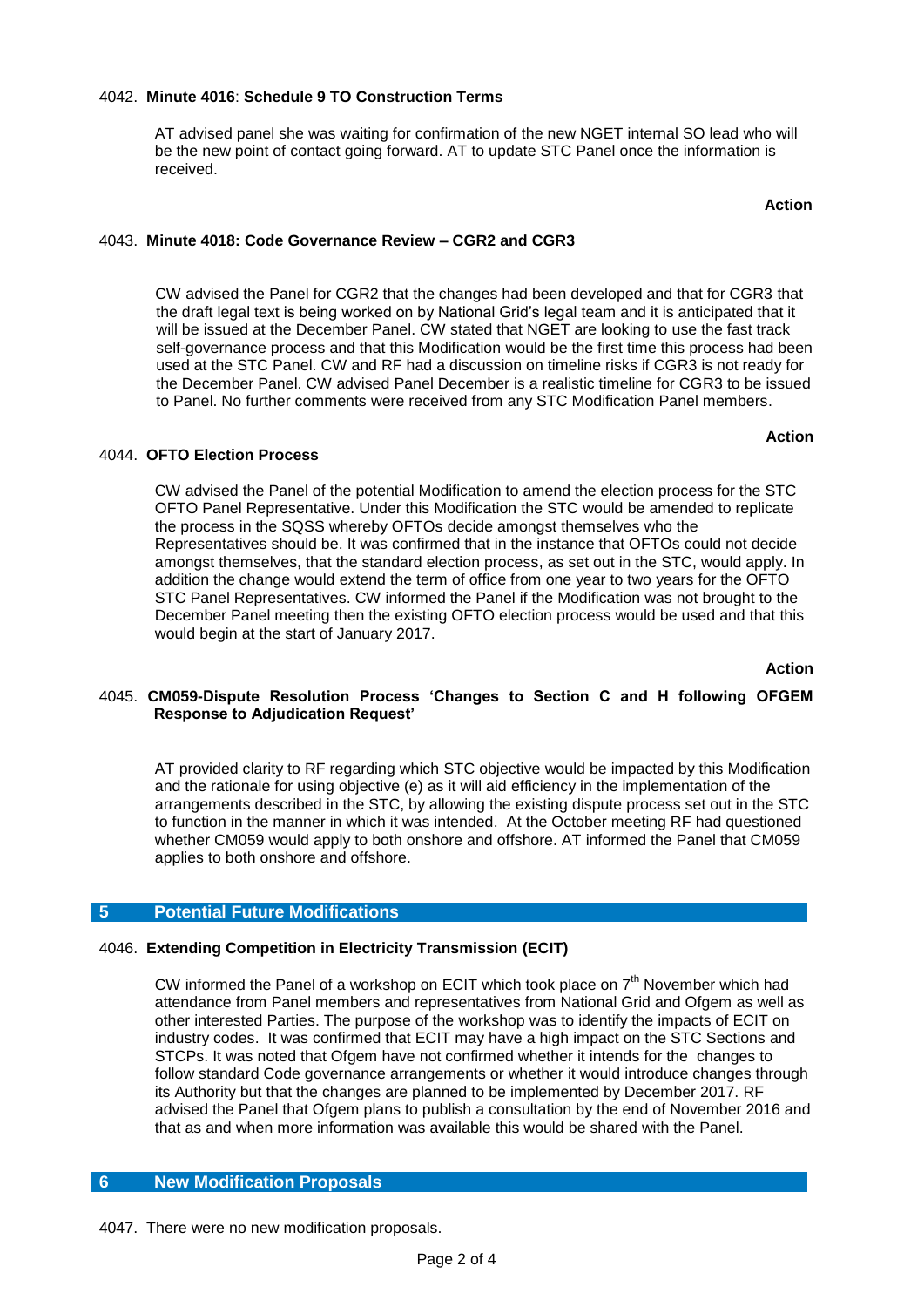# **7 Evaluation Phase/Workgroup Updates**

4048. There were no Evaluation Phase/Workgroup Updates.

# **8 Evaluation Phase Reports**

4049. There were no Evaluation Phase Reports.

#### **9 Initial Modification Reports**

4050. CM059-Dispute Resolution Process **'Changes to Section C and H following OFGEM Response to Adjudication Request'**

RF raised a question on whether this Modification would duplicate the route for OFTOs on raising a dispute as having reviewed an OFTO license there is already a disputes mechanism and was concerned that the way the Modification is drafted may mean that there is a duplication of routes for OFTOs. AT confirmed that she would have to investigate this point and would confirm at the December Panel.

 **ACTION**

## **10 Proposed Modification Reports**

4051. There were no proposed Modification Reports.

# **11 Modification Reports**

4052. There were no Modification Reports.

**12 Pending Authority Decisions**

4053. There were no pending Authority Decisions.

#### **13 Authority Decisions**

4054. There were no Authority Decisions.

**14 Pending Implementations**

4055. There were no pending implementations.

15 STC Procedures

4056. There were no pending STC Procedures

#### **16 European Developments**

4057. Circulated Updates (ENTSO-e)

AT reminded Panel a quarterly update is to be given at the January Panel. CB informed Panel that she can seek ad-hoc updates and circulate to the Panel if needed.

# 4058. **Joint European Stakeholder Forum (JESG)**

AT updated Panel on the last JESG meeting held on the 23<sup>rd</sup> November 2016. She explained to Panel that discussions were focused on the implementation approach for European Network Codes and the different options that could be followed. AT advised Panel that the STC will be